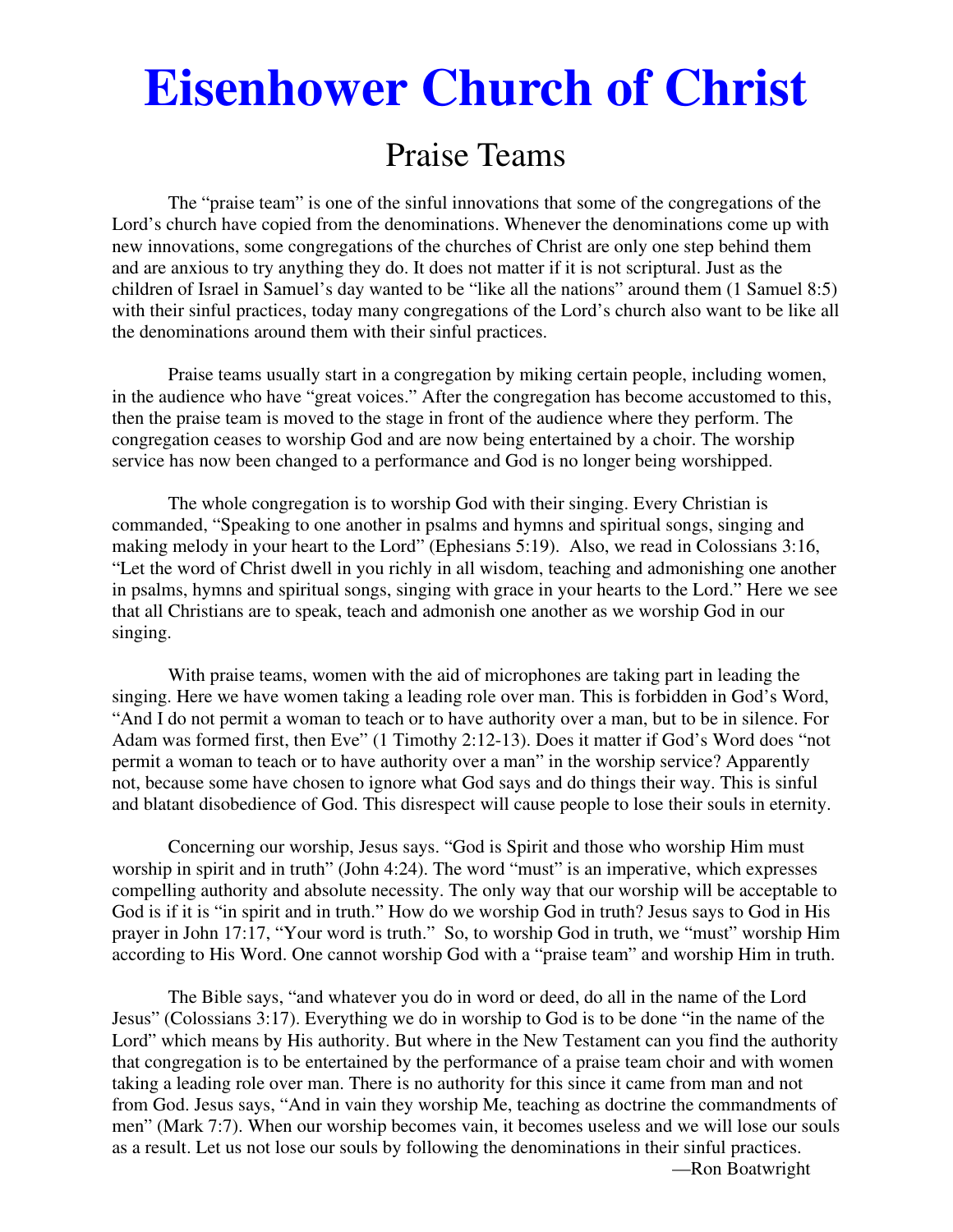#### *Sympathy*

Our sympathy goes out to Carrie Loving and her family in the loss of her brother, **Doyle Emfinger.** His services were held on Friday, February 25th in Andrews, TX. Keep this family in your prayers.

Our condolence goes out to Ricky and Amy Russell in the loss of their baby boy, **Noah** who was born with serious physical problems. Noah was eighteen months old and passed away in a hospital in Houston last weekend. The Russell's are friends of Gloria Craig. They need prayers.

#### *Prayer Request*

**LaDonna Chism** was taken to the ER at Medical Center last Saturday. She was admitted due to being dehydrated. LaDonna is in room #850. Keep her in your prayers.

Terresia Weaver has requested prayers for her niece, **Sheila Alcazar,** who is in ICU with pneumonia.

#### *Concerns Update*

**Patsy Mitchell** underwent knee replacement surgery last Tuesday, February 22nd, at MCH. Her surgery went well and she was able to go home the next day. Patsy will have about six weeks of physical therapy.

**Ora McAfee** is back in Odessa, but is being moved into Lincoln Tower—Room #210. She is not able to stay in her home.

#### *Prayer List*

Dr. Hank Abrams; Wayne Anderson; Betty Branson; Bill and Mary Brown; Glenna Callendar; Hazel Cavanaugh; LaDonna Chism; Dana Erwin; Hattie Gilmore; Doug Guynn; Rosanna Herrera; Tiffany Horton; Lon Howard; Elaine Huntington; Ora McAfee; Melissa Moore; Juan & Estella Morolez; Cain Pilgrim; Bruce & Trina Plyler; Chasidy Rayos; Carlos Reyes; Daniel Reyes; Lisa Salas; Amanda Sarabia; Benny & Lajanna Simms; Marilyn Upshaw; Terresia Weaver; Lisa Wells; Janet Wesson; Charles Wood; John Wood, Julia York.

#### *Eisenhower's Shut-ins*

Dusty and Kathy Marshall; Glenna Callendar; Janelle Shirley and Marilyn Upshaw

## *Youth*

Bible Quiz Question …

What was the name of Ruth's first husband?

Last Week's Quiz Answer…

Peter "plunged into the sea" when he realized it was Jesus standing on the shore.

## *Events*

Watch **"***In Search of the Lord's Way"* Sunday mornings at 7:30 am on KWES TV 9.

# Prayer

 "Sweet hour of prayer! Sweet hour of prayer," has been sung on Sunday but neglected on Monday.

*Prayer is talking to God.* When the council released Peter and John after commanding them "not to speak at all nor teach in the name of Jesus," they returned to their fellow disciples. Luke records, "They lifted up their voice to God with one accord and said Lord, thou are God…" The disciples were addressing God; they were talking to God. Describing this action, Luke says, "and when they had prayed" (Acts 4:18-31). In this narrative prayer is defined as talking to God.

*Prayer is commanded.* Though a privilege and a blessing, prayer is also a command. "Pray without ceasing" (1 Thessalonians 5:17). "Praying always with all prayer and supplication"